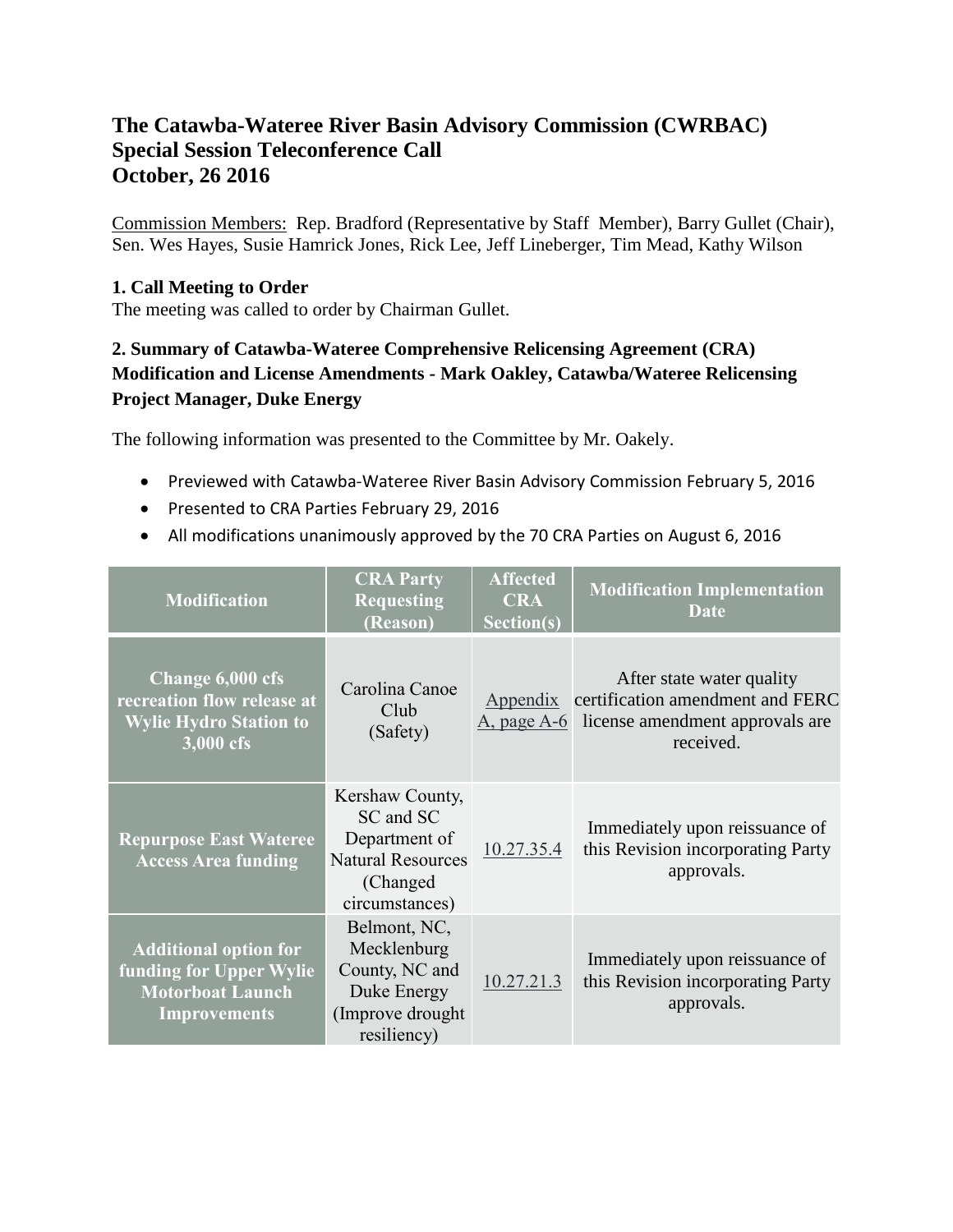| <b>Technology flexibility for</b><br>flood management at<br><b>Lake Wateree</b>                                                                                                                                        | Duke Energy<br>(Thorough)<br>consideration of<br>options)                                                            | 14.6.3                                 | After FERC license amendment<br>approval is received (Note: This is<br>not a requirement of state water<br>quality certifications).                                                                                                                                                  |
|------------------------------------------------------------------------------------------------------------------------------------------------------------------------------------------------------------------------|----------------------------------------------------------------------------------------------------------------------|----------------------------------------|--------------------------------------------------------------------------------------------------------------------------------------------------------------------------------------------------------------------------------------------------------------------------------------|
| <b>Add six inches to James,</b><br><b>Norman, and Wylie</b><br>summer Normal Target<br><b>Elevations (Catawba-</b><br><b>Wateree Water</b><br><b>Management Group's</b><br>(CWWMG) Water<br><b>Supply Master Plan)</b> | Duke Energy and<br>other CRA Parties<br>that are also<br><b>CWWMG</b><br>Members<br>(Improve drought)<br>resiliency) | Appendix<br>A, pages A-<br>1 and $A-2$ | State water quality certification<br>amendment and FERC license<br>amendment approvals are required.<br>If approvals are received, this<br>modification would be<br>implemented after Wateree Dam is<br>modified to improve flood<br>management or 12/31/2025<br>whichever is later. |

### **Summary of NC and SC Water Quality Certification (WQC) Amendments**

- Draft amendment application issued for NC and SC agency consultation July 15, 2016
- Consultation comments returned by August 25, 2016
- Amendment applications filed in NC and SC on September 9, 2016
- SC public comment process runs from September 30, 2016 through October 30, 2016
- Public hearings not expected

WQC amendments are necessary due to the changes listed below. These changes affect certain sections and appendices of the Catawba-Wateree Comprehensive Relicensing Agreement (CRA) dated December 22, 2006 (Rev 1) which are also incorporated by reference as conditions of the original WQCs.

- 1. CRA Parties have found it to be beneficial to improve regional drought resiliency by raising reservoir summer target elevations on Lakes James, Norman, and Wylie by an additional 6 inches from May  $1 -$ October 1 and to make a public safety improvement by modifying the 6,000 cubic feet per second (cfs) recreation flow release from the Wylie Development to 3,000 cfs.
- 2. Duke Energy voluntarily initiated revisions to update the Low Inflow Protocol (LIP) and the Maintenance and Emergency Protocol (MEP) in accordance with the CRA based on experience gained during voluntary implementation of these protocols since 2006. The revisions to the LIP are also consistent with recommendations from the Water Supply Master Plan prepared in 2014-2015 by the Catawba-Wateree Water Management Group. Communication of the Communication of Group.